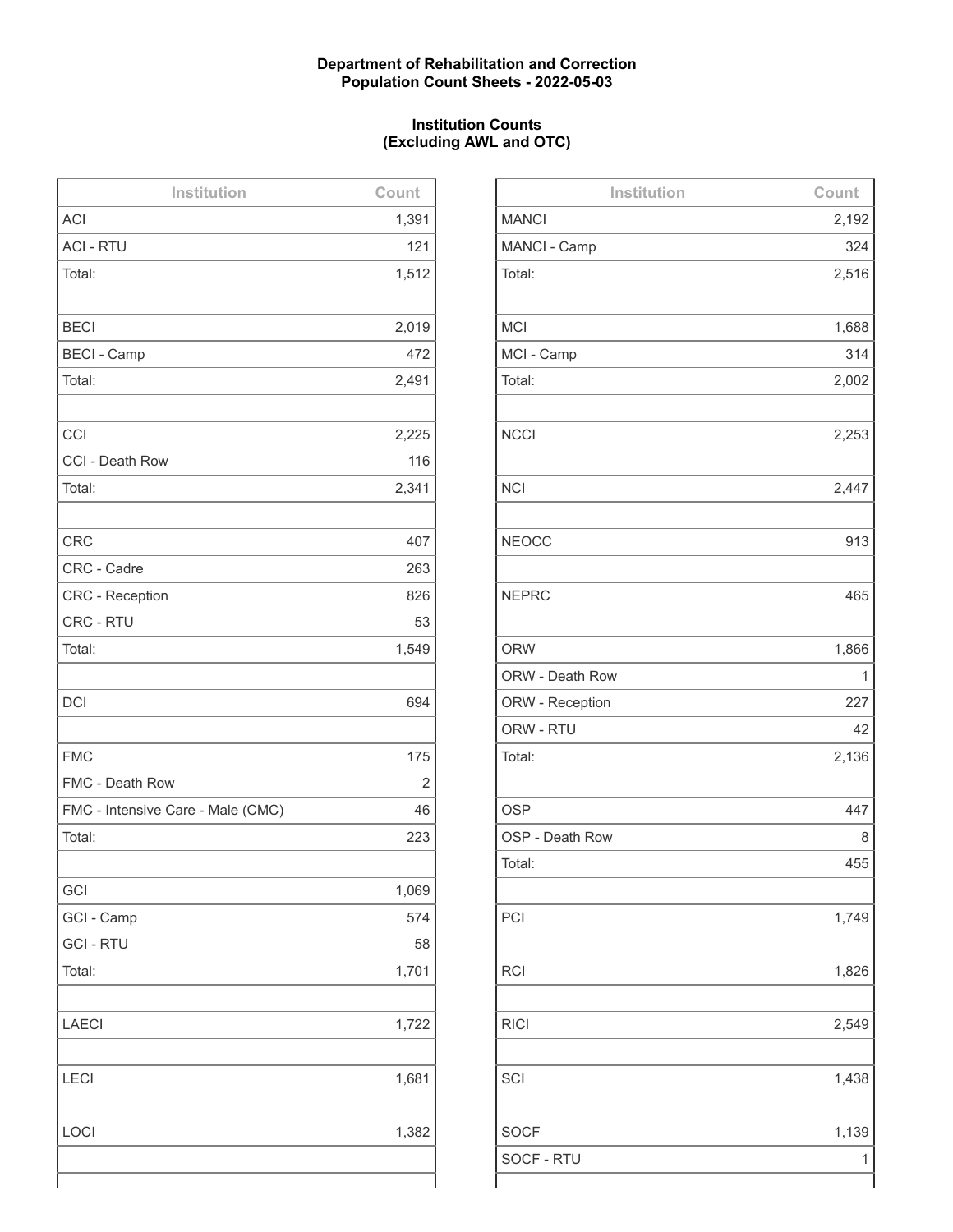|                  | <b>Total Population:</b> | 43,374 |
|------------------|--------------------------|--------|
|                  |                          |        |
| Total:           |                          | 978    |
| <b>WCI-RTU</b>   |                          | 25     |
| <b>WCI</b>       |                          | 953    |
|                  |                          |        |
| Total:           |                          | 607    |
| <b>TOCI - PC</b> |                          | 122    |
| <b>TOCI</b>      |                          | 485    |
|                  |                          |        |
| Total:           |                          | 1,474  |
| TCI - Camp       |                          | 407    |
| <b>TCI</b>       |                          | 1,067  |
|                  |                          |        |
| Total:           |                          | 1,140  |

| * The Total Population includes 30 Offenders with Reason Codes 30 & 31. |  |  |
|-------------------------------------------------------------------------|--|--|
| ** The Total Population includes 31 Offenders with Reason Code 0A.      |  |  |

#### **Male Population by Security Level (Include AWL and Exclude OTC)**

| <b>Security Level</b>  |                   | <b>Body</b> | <b>AWL</b> | $(-OTC)$ | Total  |
|------------------------|-------------------|-------------|------------|----------|--------|
| <b>Total Level ERH</b> |                   | 1,211       | 14         | 12       | 1,213  |
| Total Level 4          |                   | 935         | 14         |          | 942    |
| Total Level 3          |                   | 8,558       | 132        | 117      | 8,573  |
| Total Level 2          |                   | 15,513      | 187        | 123      | 15,577 |
| <b>Total Level 1</b>   |                   | 13,667      | 157        | 99       | 13,725 |
| <b>Total Death Row</b> |                   | 129         |            | 0        | 130    |
|                        | <b>Total Male</b> | 40,013      | 505        | 358      | 40,160 |

#### **Female Population by Institution (Include AWL and Exclude OTC)**

|                        | $\cdot$             |             |            |                |                |
|------------------------|---------------------|-------------|------------|----------------|----------------|
| Institution            |                     | <b>Body</b> | <b>AWL</b> | $(-OTC)$       | <b>Total</b>   |
| <b>DCI</b>             |                     | 693         | 3          | 2              | 694            |
| <b>FMC</b>             |                     | 4           | $\Omega$   | 0              | $\overline{4}$ |
| <b>NEPRC</b>           |                     | 465         |            | $\overline{2}$ | 470            |
| <b>ORW</b>             |                     | 1,866       | 29         | 21             | 1,874          |
| <b>ORW - Death Row</b> |                     |             | $\Omega$   | $\Omega$       |                |
| ORW - Reception        |                     | 227         | 3          | 3              | 227            |
| ORW - RTU              |                     | 42          | $\Omega$   | $\Omega$       | 42             |
|                        | <b>Total Female</b> | 3,298       | 42         | 28             | 3,312          |
|                        |                     |             |            |                |                |

|  | Tatal Damilation<br>Total Population: | 244 | 517 |  |  |
|--|---------------------------------------|-----|-----|--|--|
|--|---------------------------------------|-----|-----|--|--|

| <b>LORCI</b>             | 631   |
|--------------------------|-------|
| <b>LORCI - Cadre</b>     | 208   |
| <b>LORCI - Reception</b> | 270   |
| Total:                   | 1,109 |
|                          |       |
| <b>MACI</b>              | 734   |
| MACI - Minimum           | 1,287 |
| Total:                   | 2,021 |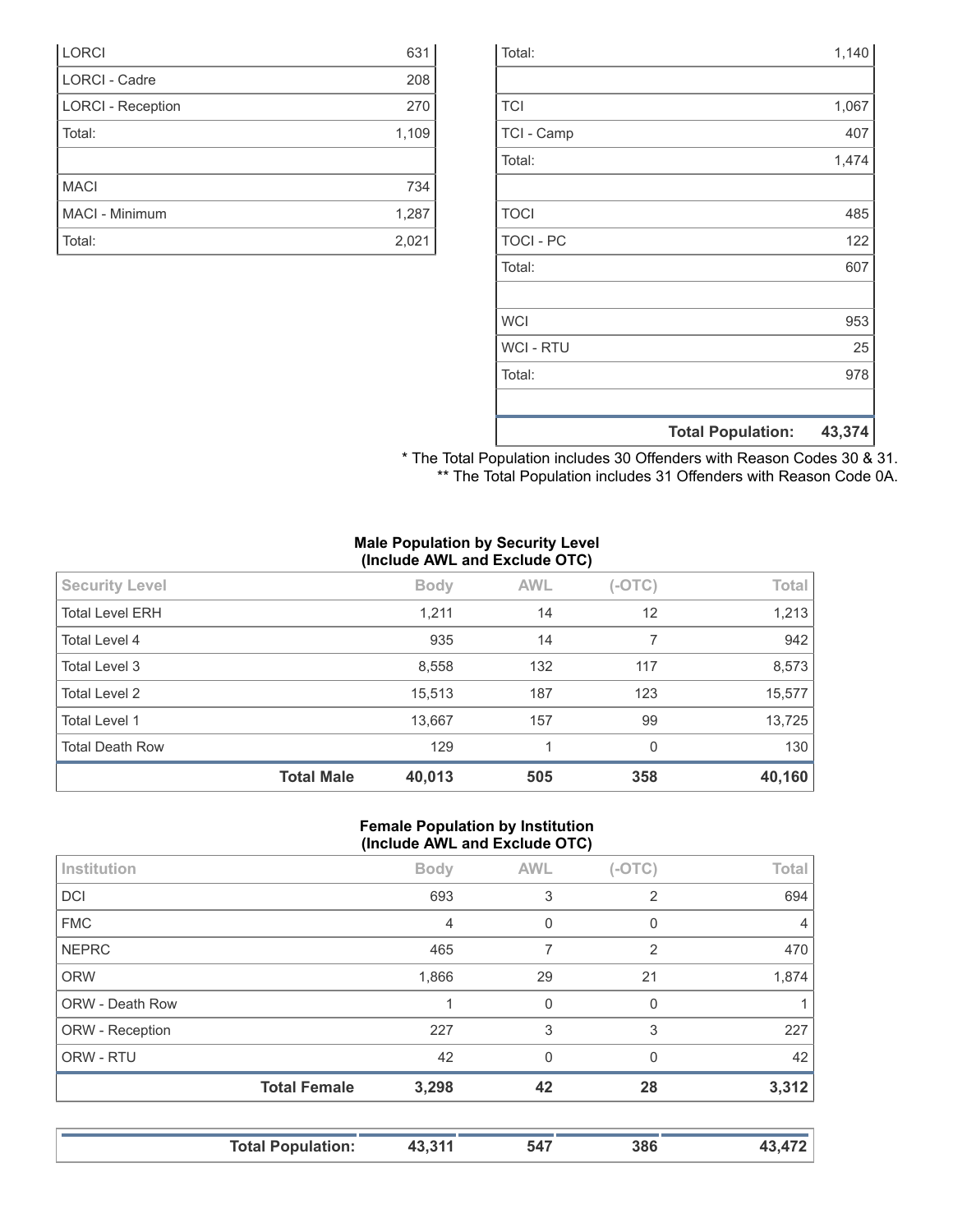| Institution                |                        | <b>Body</b>      | $\mathsf{AWL}\xspace$ | $(-OTC)$            | Total            |
|----------------------------|------------------------|------------------|-----------------------|---------------------|------------------|
| $\boldsymbol{\mathsf{AC}}$ |                        | 1                | $\mathbf 0$           | $\mathbf 0$         | 1                |
| CRC                        |                        | $\overline{4}$   | $\mathbf{1}$          | $\mathbf 1$         | 4                |
| CRC - Reception            |                        | 1                | $\mathbf 0$           | $\mathsf 0$         | 1                |
| CRC - RTU                  |                        | $\overline{5}$   | $\mathbf 0$           | $\mathbf 0$         | $\sqrt{5}$       |
| ${\sf FMC}$                |                        | $\,$ 3 $\,$      | $\mathbf 0$           | $\mathbf 0$         | $\sqrt{3}$       |
| LECI                       |                        | 30               | $\mathbf 0$           | $\mathbf 0$         | 30               |
| <b>LORCI</b>               |                        | 1                | $\mathbf 0$           | $\mathsf{O}\xspace$ | 1                |
| <b>MACI</b>                |                        | $\boldsymbol{9}$ | $\mathsf 0$           | $\mathbf 0$         | $\boldsymbol{9}$ |
| <b>MANCI</b>               |                        | $19$             | $\mathbf{1}$          | $\mathbf 0$         | 20               |
| <b>NEOCC</b>               |                        | 10               | $\mathsf 0$           | $\mathbf 0$         | 10               |
| OSP                        |                        | 386              | $\overline{2}$        | $\overline{2}$      | 386              |
| <b>RCI</b>                 |                        | 19               | $\mathsf 0$           | $\mathbf 0$         | 19               |
| <b>RICI</b>                |                        | 1                | $\mathbf 0$           | $\mathbf 0$         | 1                |
| SOCF                       |                        | 548              | $\boldsymbol{9}$      | 8                   | 549              |
| <b>TCI</b>                 |                        | 15               | $\mathbf 0$           | $\mathbf 0$         | 15               |
| <b>TOCI</b>                |                        | 144              | $\mathbf{1}$          | $\mathbf{1}$        | 144              |
| TOCI - PC                  |                        | 1                | $\mathbf 0$           | $\mathbf 0$         | 1                |
| WCI                        |                        | $6\,$            | $\mathsf 0$           | $\mathbf 0$         | 6                |
| WCI - RTU                  |                        | 8                | $\mathbf 0$           | $\mathbf 0$         | $\,8\,$          |
|                            | <b>Total Level ERH</b> | 1,211            | 14                    | 12                  | 1,213            |

# **Male Population by Institution: Security Level ERH (Include AWL and Exclude OTC)**

## **Male Population by Institution: Security Level 4 (Include AWL and Exclude OTC)**

|                          | $\cdot$<br>.   | .                | ,              |                |
|--------------------------|----------------|------------------|----------------|----------------|
| Institution              | <b>Body</b>    | <b>AWL</b>       | $(-OTC)$       | Total          |
| <b>ACI</b>               | $\sqrt{5}$     | $\mathbf 0$      | $\mathbf 0$    | 5              |
| CRC                      | $\overline{2}$ | $\mathbf 0$      | $\mathbf 0$    | $\overline{2}$ |
| CRC - Reception          | $\overline{2}$ | $\mathbf 0$      | $\mathbf 0$    | $\overline{2}$ |
| CRC - RTU                | 10             | $\mathbf 0$      | $\mathbf 0$    | 10             |
| <b>FMC</b>               | 1              | $\mathbf 0$      | $\mathbf 0$    | 1              |
| LORCI                    | $\overline{2}$ | $\overline{2}$   | $\overline{2}$ | $\overline{2}$ |
| <b>LORCI - Cadre</b>     | $\overline{2}$ | $\mathbf 0$      | $\mathbf 0$    | $\overline{2}$ |
| <b>LORCI - Reception</b> | 1              | $\mathbf 0$      | $\mathbf 0$    | 1              |
| <b>MACI</b>              | $9\,$          | $\boldsymbol{0}$ | $\mathbf 0$    | $9\,$          |
| <b>OSP</b>               | 37             | $\mathbf 0$      | $\mathbf 0$    | 37             |
| <b>SOCF</b>              | 527            | $\boldsymbol{9}$ | $\sqrt{5}$     | 531            |
| SOCF - RTU               | 1              | $\mathbf 0$      | $\mathbf 0$    |                |
| <b>TOCI</b>              | 319            | $\sqrt{3}$       | $\mathbf 0$    | 322            |
| TOCI - PC                | 11             | $\mathbf 0$      | $\mathbf 0$    | 11             |
| <b>WCI - RTU</b>         | $\,6\,$        | $\mathbf 0$      | $\Omega$       | $\,6\,$        |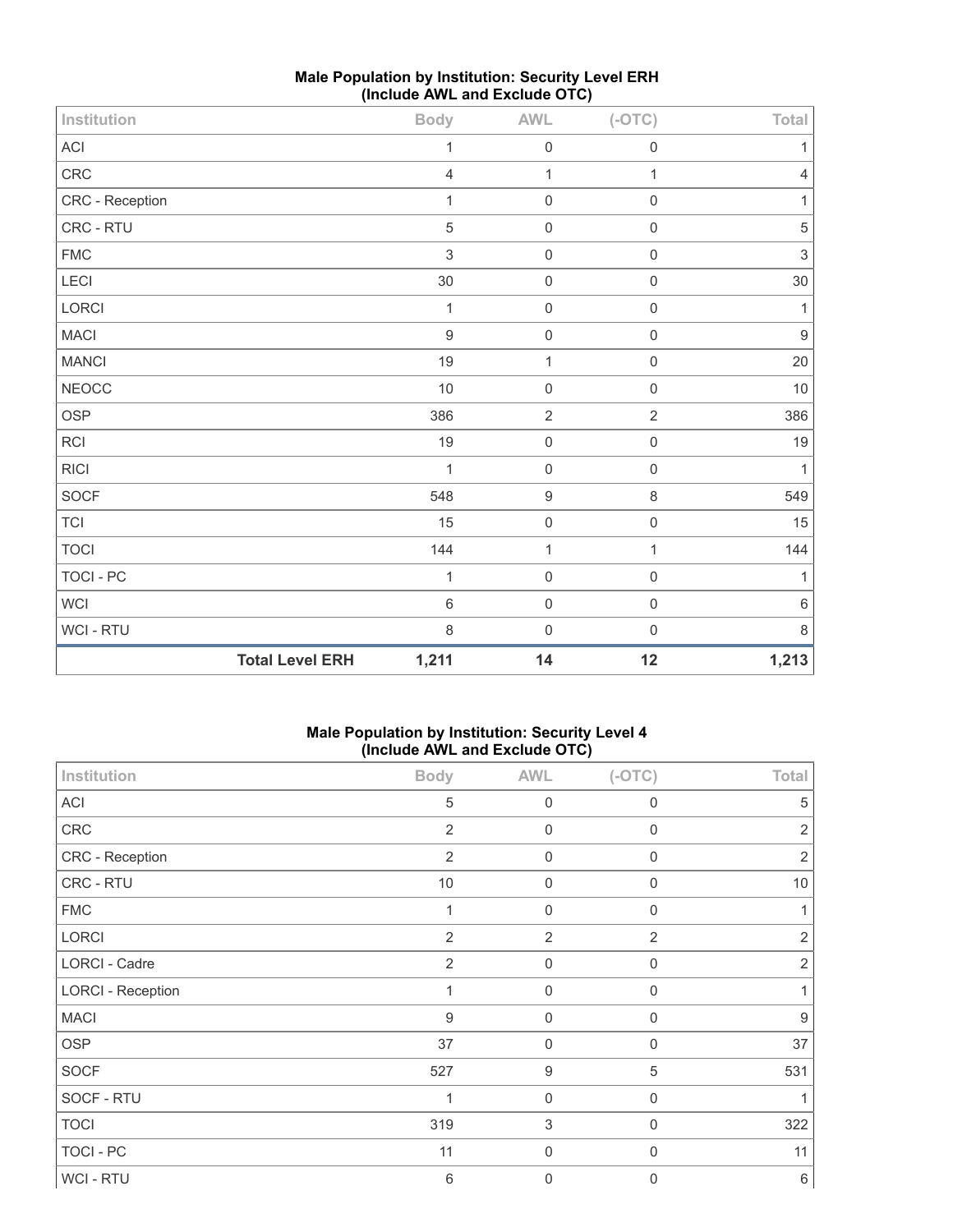| Total L.<br>evel 4<br>_____ | ח הם |  | − |
|-----------------------------|------|--|---|

| <b>Male Population by Institution: Security Level 3</b> |
|---------------------------------------------------------|
| (Include AWL and Exclude OTC)                           |

| Institution                       |                      | <b>Body</b>               | <b>AWL</b>          | $(-OTC)$            | <b>Total</b>              |
|-----------------------------------|----------------------|---------------------------|---------------------|---------------------|---------------------------|
| <b>ACI</b>                        |                      | 30                        | $\mathsf 0$         | $\mathbf 0$         | 30                        |
| <b>BECI</b>                       |                      | $\overline{4}$            | $\mathbf 0$         | $\mathbf 0$         | $\overline{4}$            |
| CCI                               |                      | $\mathfrak{S}$            | $\mathbf 0$         | $\mathbf 0$         | $\ensuremath{\mathsf{3}}$ |
| <b>CRC</b>                        |                      | 151                       | 13                  | 12                  | 152                       |
| CRC - Cadre                       |                      | $\sqrt{5}$                | $\mathbf 0$         | $\mathsf{O}\xspace$ | $\sqrt{5}$                |
| <b>CRC - Reception</b>            |                      | 354                       | $\,8\,$             | $\,6\,$             | 356                       |
| CRC - RTU                         |                      | 38                        | $\mathbf 0$         | $\mathbf 0$         | 38                        |
| <b>FMC</b>                        |                      | 14                        | $\mathbf 0$         | $\mathbf 0$         | 14                        |
| FMC - Intensive Care - Male (CMC) |                      | $\ensuremath{\mathsf{3}}$ | $\mathsf{O}\xspace$ | $\mathbf 0$         | $\ensuremath{\mathsf{3}}$ |
| GCI                               |                      | $\mathfrak{S}$            | $\mathbf 0$         | $\mathbf 0$         | $\ensuremath{\mathsf{3}}$ |
| <b>LAECI</b>                      |                      | $\,6\,$                   | $\mathbf 0$         | $\mathbf 0$         | $6\,$                     |
| <b>LECI</b>                       |                      | 1,438                     | 13                  | 10                  | 1,441                     |
| LOCI                              |                      | $\overline{4}$            | $\mathbf 0$         | $\mathbf 0$         | $\overline{4}$            |
| LORCI                             |                      | 267                       | 36                  | 36                  | 267                       |
| <b>LORCI - Cadre</b>              |                      | 91                        | $\mathbf 0$         | $\mathbf 0$         | 91                        |
| <b>LORCI - Reception</b>          |                      | 152                       | $\sqrt{4}$          | $\overline{4}$      | 152                       |
| <b>MACI</b>                       |                      | 185                       | $\mathbf{1}$        | $\mathbf{1}$        | 185                       |
| <b>MANCI</b>                      |                      | 1,938                     | 15                  | 14                  | 1,939                     |
| MCI                               |                      | $\ensuremath{\mathsf{3}}$ | $\mathbf 0$         | $\mathbf 0$         | $\ensuremath{\mathsf{3}}$ |
| <b>NCCI</b>                       |                      | $\overline{4}$            | $\mathbf 0$         | $\mathbf 0$         | $\sqrt{4}$                |
| <b>NCI</b>                        |                      | $\boldsymbol{9}$          | $\mathbf 0$         | $\mathbf 0$         | $\boldsymbol{9}$          |
| <b>NEOCC</b>                      |                      | 413                       | 15                  | 13                  | 415                       |
| <b>OSP</b>                        |                      | $\,$ 3 $\,$               | $\mathbf 0$         | $\mathbf 0$         | $\sqrt{3}$                |
| PCI                               |                      | 21                        | $\mathbf{1}$        | $\mathbf 0$         | 22                        |
| <b>RCI</b>                        |                      | 1,498                     | 12                  | $10$                | 1,500                     |
| <b>RICI</b>                       |                      | 13                        | $\mathbf 0$         | $\mathbf 0$         | $13\,$                    |
| SCI                               |                      | $\overline{7}$            | $\mathbf 0$         | $\mathbf 0$         | $\overline{7}$            |
| <b>SOCF</b>                       |                      | 62                        | $\mathbf{1}$        | $\mathbf{1}$        | 62                        |
| <b>TCI</b>                        |                      | 929                       | $\sqrt{5}$          | $\,$ 5 $\,$         | 929                       |
| <b>TOCI</b>                       |                      | 16                        | $\mathbf{1}$        | $\mathbf{1}$        | 16                        |
| <b>TOCI - PC</b>                  |                      | 48                        | $\mathbf{1}$        | $\mathbf 0$         | 49                        |
| <b>WCI</b>                        |                      | 838                       | $\,6\,$             | $\overline{4}$      | 840                       |
| WCI - RTU                         |                      | $\,8\,$                   | $\mathsf{O}\xspace$ | $\mathbf 0$         | $\,8\,$                   |
|                                   | <b>Total Level 3</b> | 8,558                     | 132                 | 117                 | 8,573                     |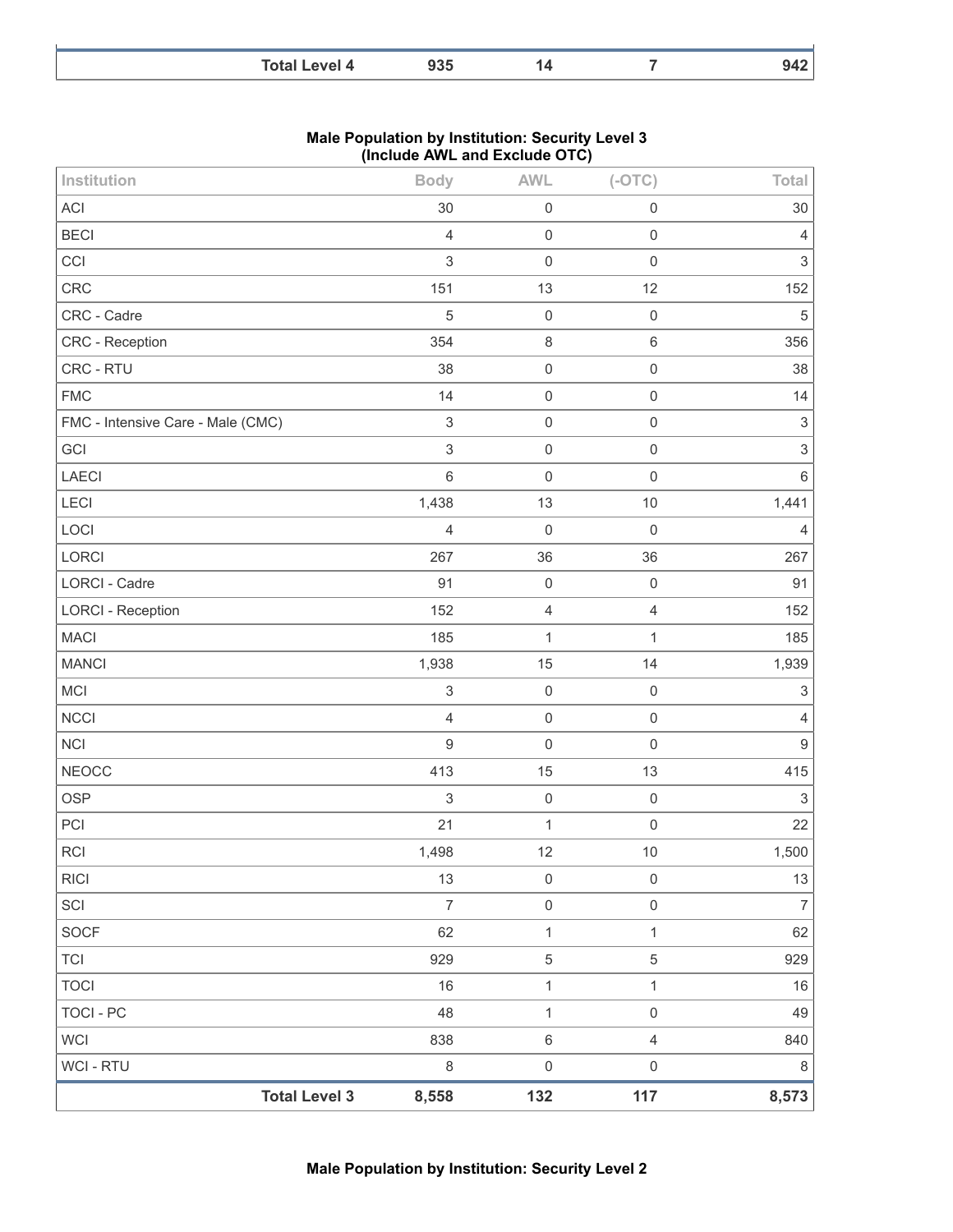# **(Include AWL and Exclude OTC)**

| Institution                       |                      | <b>Body</b>  | <b>AWL</b>       | $(-OTC)$            | Total        |
|-----------------------------------|----------------------|--------------|------------------|---------------------|--------------|
| <b>ACI</b>                        |                      | 769          | 11               | $\overline{2}$      | 778          |
| <b>ACI - RTU</b>                  |                      | 89           | 1                | $\mathsf 0$         | 90           |
| <b>BECI</b>                       |                      | 1,302        | 15               | 11                  | 1,306        |
| CCI                               |                      | 1,675        | $\boldsymbol{9}$ | $\,6\,$             | 1,678        |
| CRC                               |                      | 97           | 5                | 5                   | 97           |
| CRC - Cadre                       |                      | 200          | $\mathsf 0$      | $\mathsf 0$         | 200          |
| CRC - Reception                   |                      | 215          | $\,6\,$          | 6                   | 215          |
| DCI                               |                      | 1            | $\mathbf 0$      | $\mathsf 0$         | $\mathbf{1}$ |
| <b>FMC</b>                        |                      | 18           | $\,$ 6 $\,$      | $\mathbf{1}$        | 23           |
| FMC - Intensive Care - Male (CMC) |                      | 11           | $\mathbf 0$      | $\mathsf 0$         | 11           |
| GCI                               |                      | 548          | $\boldsymbol{7}$ | 4                   | 551          |
| <b>GCI-RTU</b>                    |                      | 50           | $\mathbf 0$      | $\mathsf{O}\xspace$ | 50           |
| <b>LAECI</b>                      |                      | 1,064        | 18               | 16                  | 1,066        |
| LECI                              |                      | 213          | $\mathbf 0$      | $\mathsf{O}\xspace$ | 213          |
| LOCI                              |                      | 509          | $\overline{4}$   | $\sqrt{3}$          | 510          |
| LORCI                             |                      | 98           | 1                | $\mathbf{1}$        | 98           |
| LORCI - Cadre                     |                      | 45           | $\mathbf 0$      | $\mathsf{O}\xspace$ | 45           |
| <b>LORCI - Reception</b>          |                      | 74           | 1                | $\mathbf{1}$        | 74           |
| <b>MACI</b>                       |                      | 531          | $\sqrt{2}$       | $\mathsf{O}\xspace$ | 533          |
| <b>MANCI</b>                      |                      | 206          | $\sqrt{2}$       | 0                   | 208          |
| MCI                               |                      | 1,176        | $\overline{7}$   | $\overline{4}$      | 1,179        |
| <b>NCCI</b>                       |                      | 942          | 13               | $\boldsymbol{9}$    | 946          |
| <b>NCI</b>                        |                      | 1,353        | 15               | 9                   | 1,359        |
| <b>NEOCC</b>                      |                      | 489          | 22               | 22                  | 489          |
| PCI                               |                      | 1,033        | 11               | 3                   | 1,041        |
| RCI                               |                      | 308          | $\sqrt{2}$       | $\mathsf{O}\xspace$ | 310          |
| <b>RICI</b>                       |                      | 1,405        | 20               | 16                  | 1,409        |
| SCI                               |                      | 892          | $\boldsymbol{7}$ | $\overline{4}$      | 895          |
| <b>SOCF</b>                       |                      | $\mathbf{1}$ | $\mathbf 0$      | $\mathsf{O}\xspace$ | $\mathbf{1}$ |
| <b>TCI</b>                        |                      | 83           | $\mathbf 1$      | $\mathsf{O}\xspace$ | 84           |
| <b>TOCI</b>                       |                      | 6            | $\mathbf 0$      | $\mathsf{O}\xspace$ | $\,6\,$      |
| TOCI - PC                         |                      | 62           | $\mathbf 0$      | $\mathsf{O}\xspace$ | 62           |
| <b>WCI</b>                        |                      | 48           | $\mathbf 1$      | $\mathsf{O}\xspace$ | 49           |
|                                   | <b>Total Level 2</b> | 15,513       | 187              | 123                 | 15,577       |

## **Male Population by Institution: Security Level 1 (Include AWL and Exclude OTC)**

| Institution | <b>Body</b> | <b>AWL</b> | $(-OTC)$ | Total |
|-------------|-------------|------------|----------|-------|
| <b>ACI</b>  | 586         |            |          | 590   |
| ACI - RTU   | 32          |            |          | 32    |
|             |             |            |          |       |